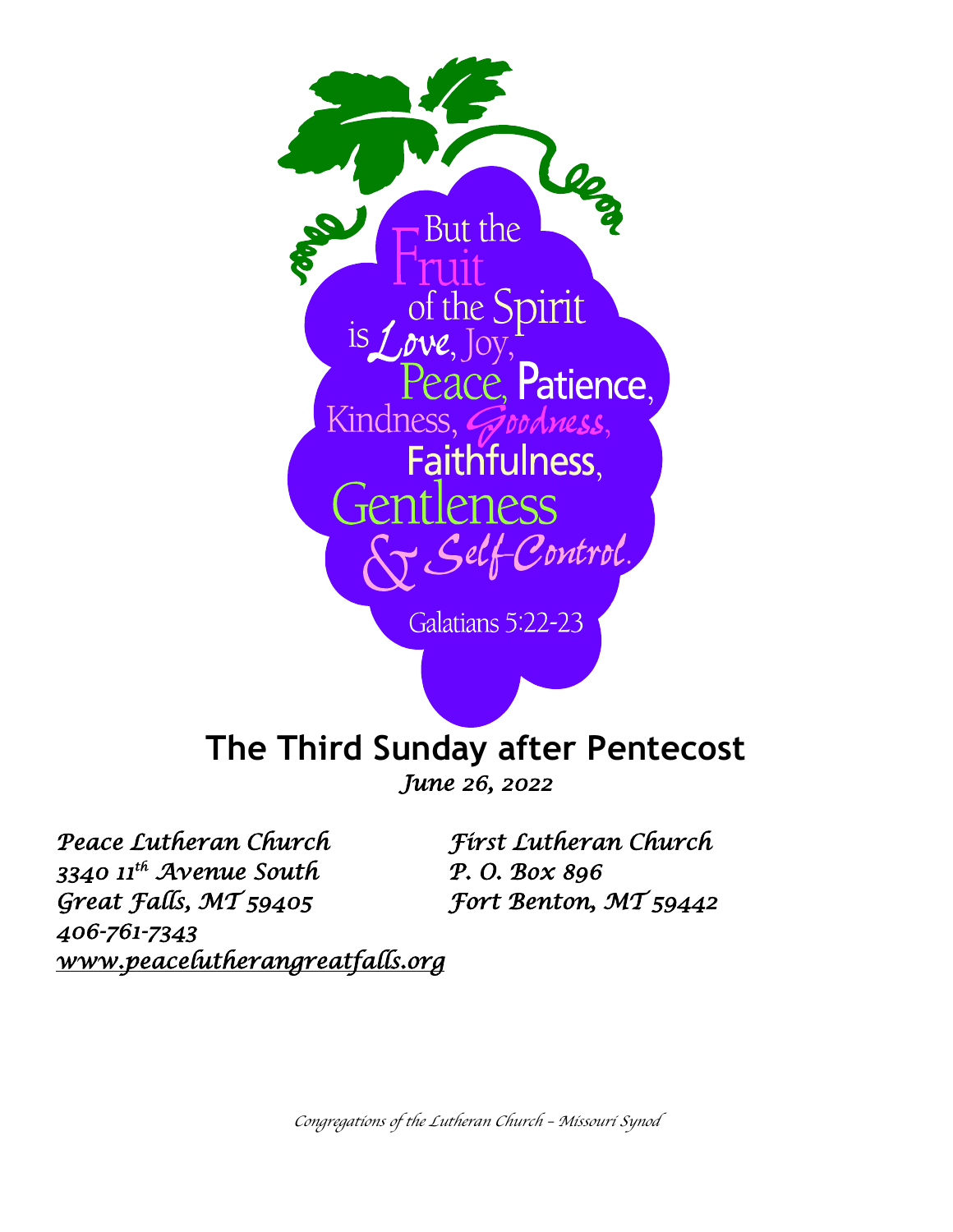*Pastor: Rev. Joshua Reinke Secretary: Ruth Denning Today's Servants: Deacon: Mitch Martin Organist: Val Martin Ushers: Gary Link Offering Counters: Elsie Huss and Darrell Greenwood*

June 26 – Aquilla Reinke June 27 – Marge Johnsten June 27 – Carol Scheuffele July 1 – Andrew Onstad June 27 – Ed Ostlund July 2- Shirley Coe June 30 – Elizabeth Allen July 2 – Robert Fletcher

**Birthdays this week: Baptism Birthdays this week**

### **Anniversaries this week:**

July 1 – Tyler and Hunter Denning

*TIME OF SILENCE -- We appreciate the sounds of friends greeting each other and the words of welcome that are exchanged. They are evidence of the love and care we have for one another. However, when the chimes sound, we ask that our conversations be brought to a close and our attention turned to some quiet meditation in preparation for the worship service.*

**Amazon Smile link** [https://smile.amazon.com/ch/81-0305082](https://www.amazon.com/gp/f.html?C=CWZK0AZZZD4W&K=38682Y5G3WJSR&M=urn:rtn:msg:20201217181543cf9367f51a0b4505a6406cef7080p0na&R=17G707FVBQ34I&T=C&U=https%3A%2F%2Fsmile.amazon.com%2Fch%2F81-0305082%3Fref_%3Dpe_1723670_203812010&H=XTAMXORK3EJTMKAA1PP8JESEWTKA&ref_=pe_1723670_203812010). Thank you!

**If you have a prayer chain request, please call 452-7901**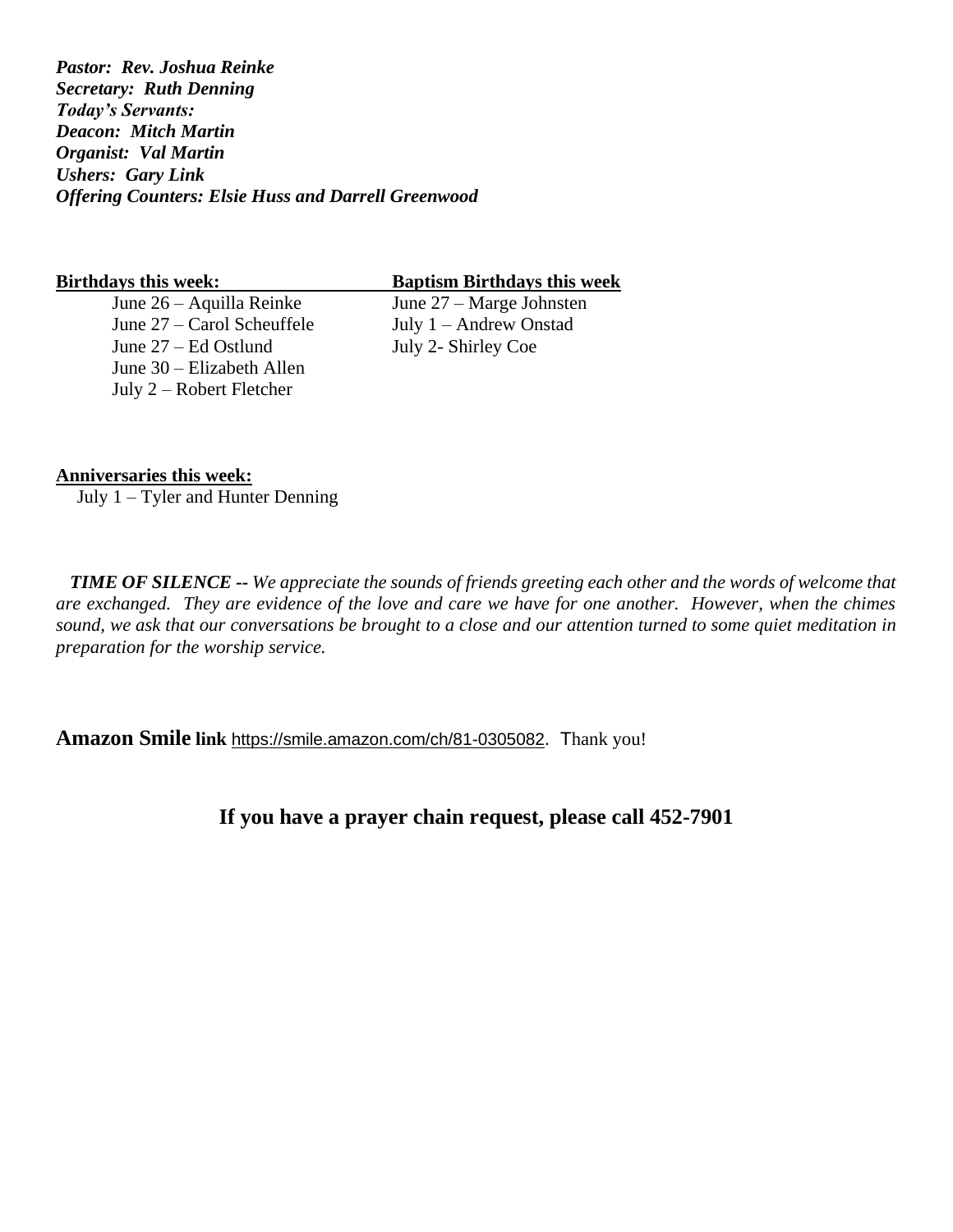# **Divine Service – Setting Three Lutheran Service Book – Page 184 The Third Sunday after Pentecost** Confession and Absolution



### *Stand*

*The sign of the cross may be made by all in remembrance of their Baptism.*

**P** In the name of the Father and of the  $\pm$  Son and of the Holy Spirit.

C **Amen.**

- P Beloved in the Lord! Let us draw near with a true heart and confess our sins unto God our Father, beseeching Him in the name of our Lord Jesus Christ to grant us forgiveness.
- $\boxed{\mathbf{P}}$  Our help is in the name of the Lord,
- C **who made heaven and earth.**
- P I said, I will confess my transgressions unto the Lord,
- C **and You forgave the iniquity of my sin.**

### *Silence for reflection on God's Word and for self-examination.*

P Almighty God, our maker and redeemer, we poor sinners confess unto You that we are by nature sinful and unclean and that we have sinned against You by thought, word, and deed. Wherefore we flee for refuge to Your infinite mercy, seeking and imploring Your grace for the sake of our Lord Jesus Christ.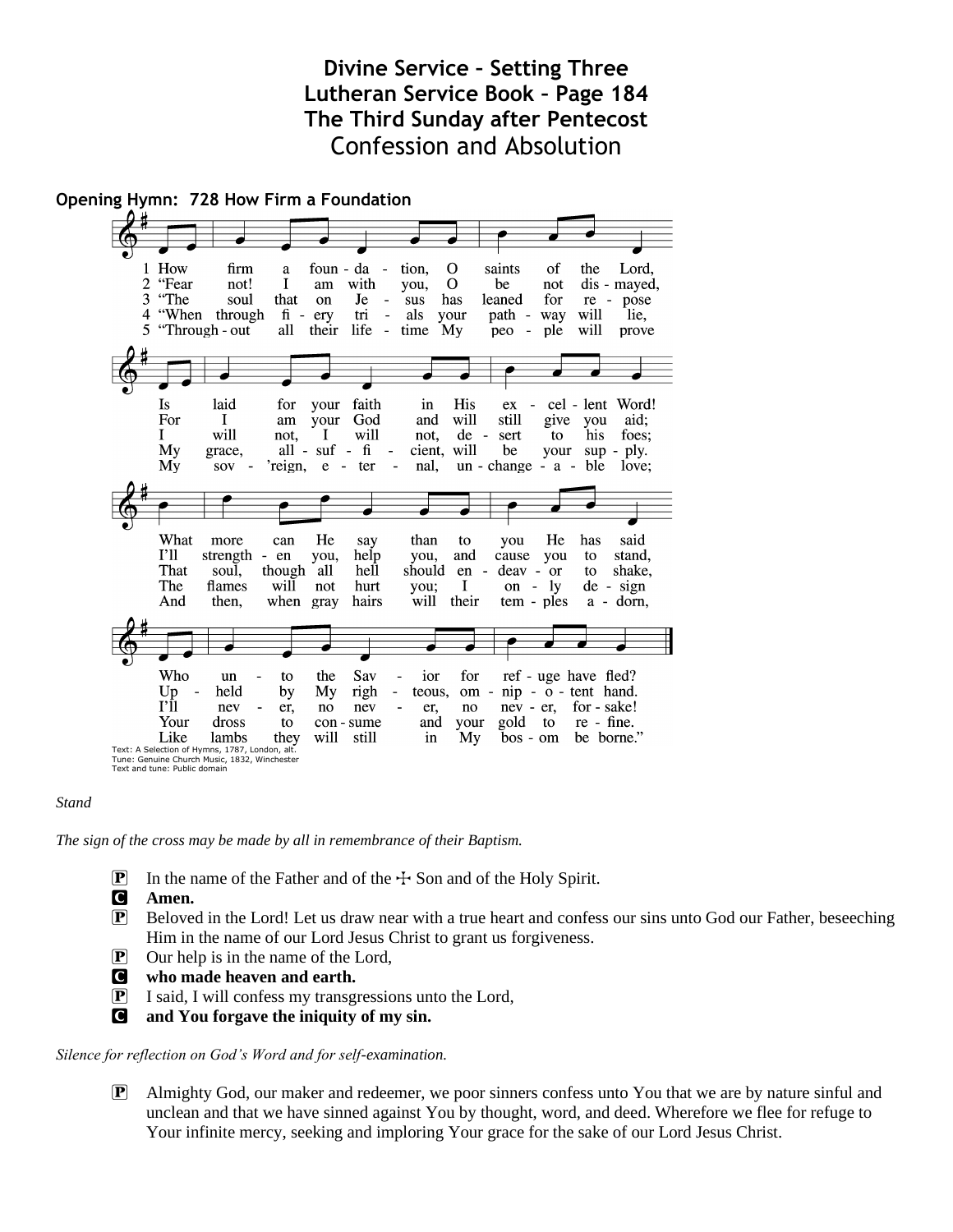C **O most merciful God, who has given Your only-begotten Son to die for us, have mercy upon us and for His sake grant us remission of all our sins; and by Your Holy Spirit increase in us true knowledge of You and of Your will and true obedience to Your Word, to the end that by Your grace we may come to everlasting life; through Jesus Christ, our Lord. Amen.**

P Almighty God, our heavenly Father, has had mercy upon us and has given His only Son to die for us and for His sake forgives us all our sins. To those who believe on His name He gives power to become the children of God and has promised them His Holy Spirit. He that believes and is baptized shall be saved.

Grant this, Lord, unto us all.

C **Amen.**

# Service of the Word

**Introit** *Psalm 85:8–10, 13; antiphon: v. 7*

Show us your steadfast love, | O LORD,\* and grant us your sal- | vation. Let me hear what God the | LORD will speak,\*

for he will speak peace to his people, to his saints; but let them not turn back to | folly.

Surely his salvation is near to those who | fear him,\*

that glory may dwell | in our land.

Steadfast love and faith- | fulness meet;\*

righteousness and peace kiss each | other.

Righteousness will go be- | fore him\* and make his foot- | steps a way.

**Glory be to the Father and | to the Son**\*

**and to the Holy | Spirit;**

**as it was in the be- | ginning,**\*

**is now, and will be forever. | Amen.**

Show us your steadfast love, | O LORD,\*

and grant us your sal- | vation.



 $\mathbf{P}$  Glory be to God on high: d and on earth good will toward peace,  $\overline{\mathbf{e}}$  $\overline{\mathbf{o}}$ Ы We praise Thee, we bless Thee, we wor-ship men. Thee,  $\overline{\mathbf{Q}}$  $\overline{\mathbf{p}}$ we glorify Thee, we give thanks to Thee, for Thy great glory.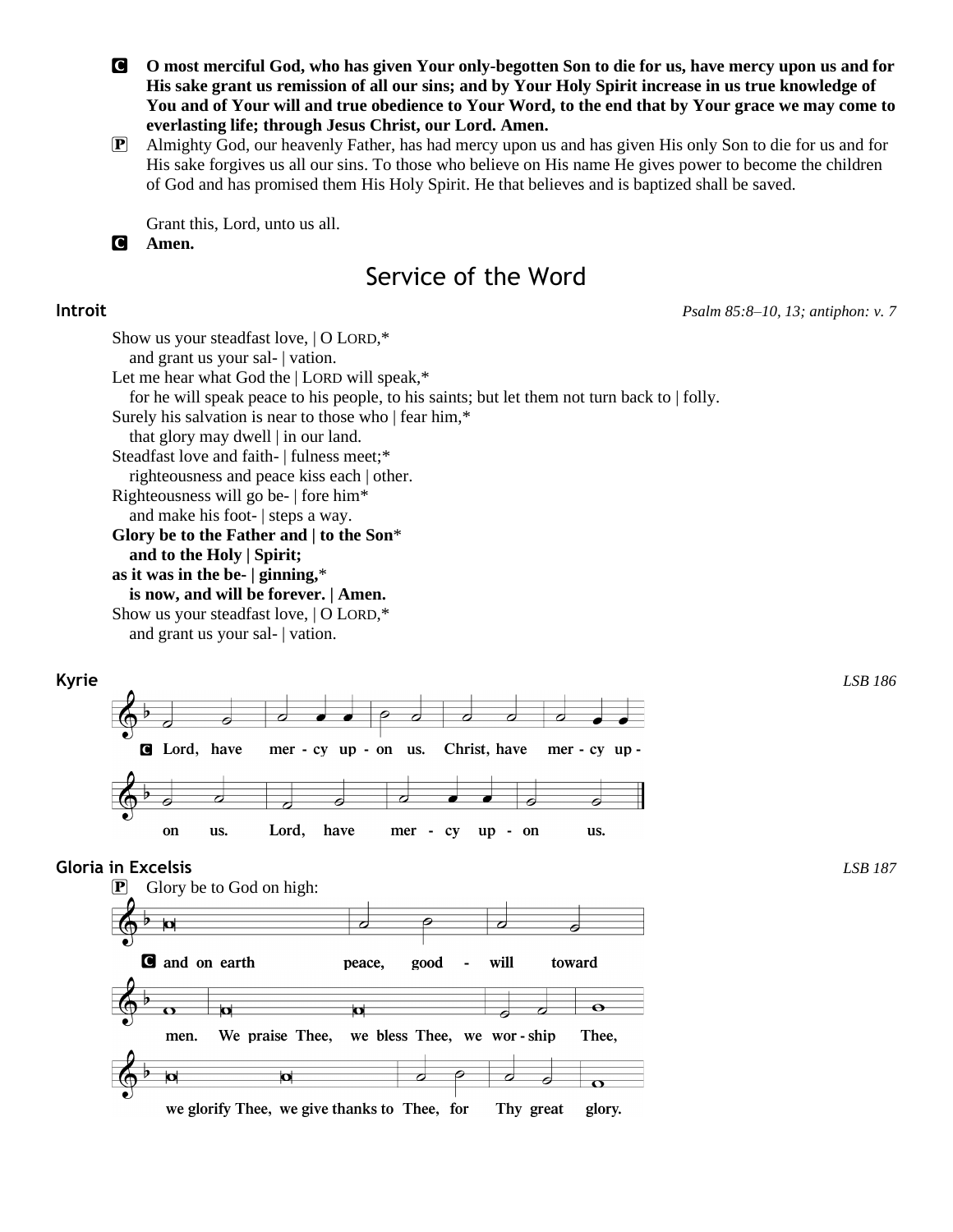

### **Salutation and Collect of the Day**



P Let us pray.

Lord of all power and might, author and giver of all good things, graft into our hearts the love of Your name and nourish us with all goodness that we may love and serve our neighbor; through Jesus Christ, Your Son, our Lord, who lives and reigns with You and the Holy Spirit, one God, now and forever.

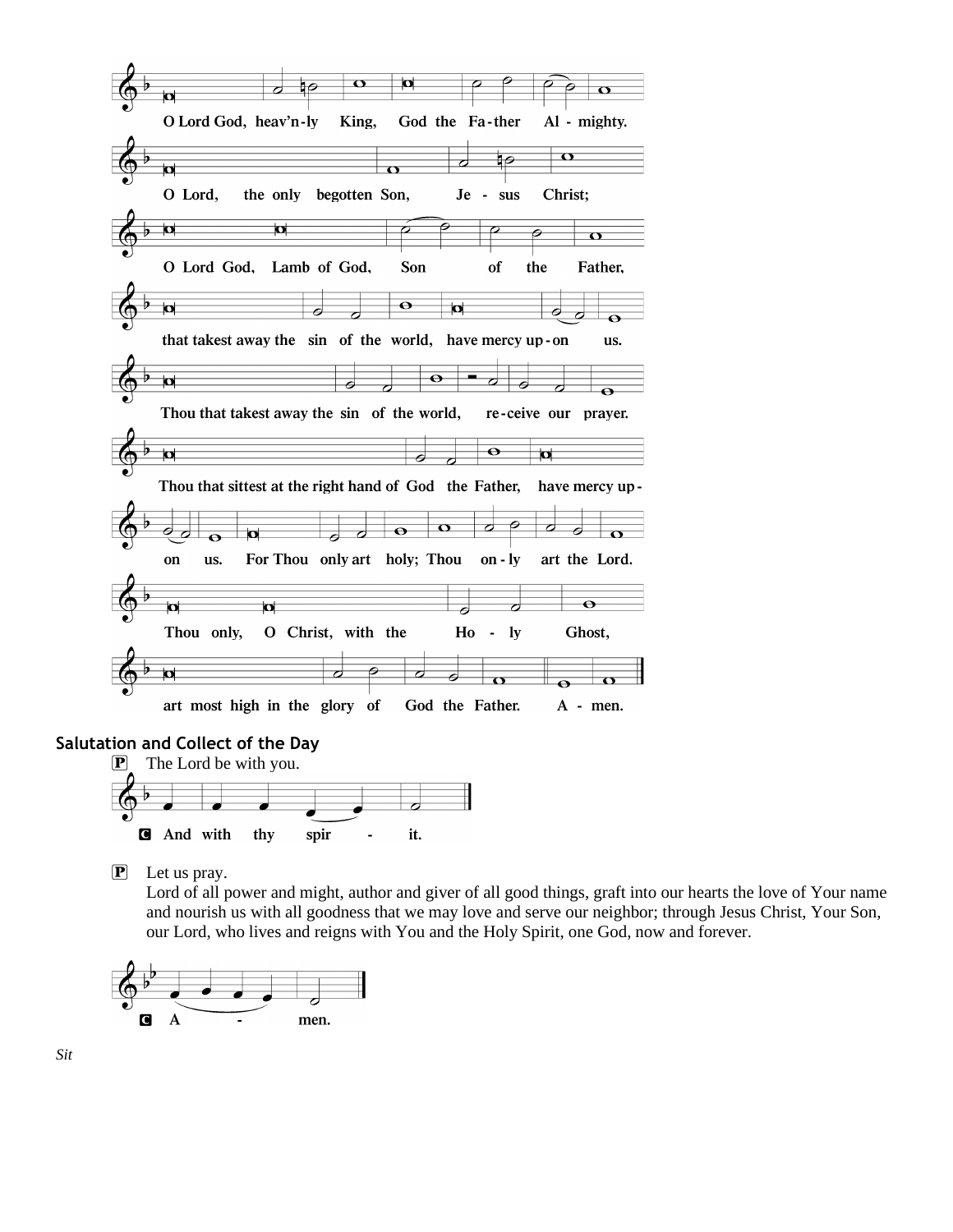### **Old Testament Reading** *1 Kings 19:9b–21*

Behold, the word of the LORD came to [Elijah], and he said to him, "What are you doing here, Elijah?" <sup>10</sup>He said, "I have been very jealous for the LORD, the God of hosts. For the people of Israel have forsaken your covenant, thrown down your altars, and killed your prophets with the sword, and I, even I only, am left, and they seek my life, to take it away." <sup>11</sup>And he said, "Go out and stand on the mount before the LORD." And behold, the LORD passed by, and a great and strong wind tore the mountains and broke in pieces the rocks before the LORD, but the LORD was not in the wind. And after the wind an earthquake, but the LORD was not in the earthquake.  $12$ And after the earthquake a fire, but the LORD was not in the fire. And after the fire the sound of a low whisper. <sup>13</sup>And when Elijah heard it, he wrapped his face in his cloak and went out and stood at the entrance of the cave. And behold, there came a voice to him and said, "What are you doing here, Elijah?" <sup>14</sup>He said, "I have been very jealous for the LORD, the God of hosts. For the people of Israel have forsaken your covenant, thrown down your altars, and killed your prophets with the sword, and I, even I only, am left, and they seek my life, to take it away." <sup>15</sup>And the LORD said to him, "Go, return on your way to the wilderness of Damascus. And when you arrive, you shall anoint Hazael to be king over Syria. <sup>16</sup>And Jehu the son of Nimshi you shall anoint to be king over Israel, and Elisha the son of Shaphat of Abel-meholah you shall anoint to be prophet in your place. <sup>17</sup>And the one who escapes from the sword of Hazael shall Jehu put to death, and the one who escapes from the sword of Jehu shall Elisha put to death. <sup>18</sup>Yet I will leave seven thousand in Israel, all the knees that have not bowed to Baal, and every mouth that has not kissed him."

<sup>19</sup>So he departed from there and found Elisha the son of Shaphat, who was plowing with twelve yoke of oxen in front of him, and he was with the twelfth. Elijah passed by him and cast his cloak upon him.  $^{20}$ And he left the oxen and ran after Elijah and said, "Let me kiss my father and my mother, and then I will follow you." And he said to him, "Go back again, for what have I done to you?" <sup>21</sup>And he returned from following him and took the yoke of oxen and sacrificed them and boiled their flesh with the yokes of the oxen and gave it to the people, and they ate. Then he arose and went after Elijah and assisted him.

 $\overline{A}$  This is the Word of the Lord.

C **Thanks be to God.**

**Gradual** *Romans 10:15b, 18b; Isaiah 52:7b, alt.*

How beautiful are the feet of those who preach the | good news,\* who publish peace and bring good news of sal- vation. Their voice has gone out to | all the earth,\* and their words to the ends | of the world.

**Epistle** *Galatians 5:1, 13–25*

<sup>1</sup>For freedom Christ has set us free; stand firm therefore, and do not submit again to a yoke of slavery....  $13$ For you were called to freedom, brothers. Only do not use your freedom as an opportunity for the flesh, but through love serve one another. <sup>14</sup>For the whole law is fulfilled in one word: "You shall love your neighbor as yourself." <sup>15</sup>But if you bite and devour one another, watch out that you are not consumed by one another.

<sup>16</sup>But I say, walk by the Spirit, and you will not gratify the desires of the flesh. <sup>17</sup>For the desires of the flesh are against the Spirit, and the desires of the Spirit are against the flesh, for these are opposed to each other, to keep you from doing the things you want to do. <sup>18</sup>But if you are led by the Spirit, you are not under the law. <sup>19</sup>Now the works of the flesh are evident: sexual immorality, impurity, sensuality, <sup>20</sup>idolatry, sorcery, enmity, strife, jealousy, fits of anger, rivalries, dissensions, divisions, <sup>21</sup>envy, drunkenness, orgies, and things like these. I warn you, as I warned you before, that those who do such things will not inherit the kingdom of God. <sup>22</sup>But the fruit of the Spirit is love, joy, peace, patience, kindness, goodness, faithfulness, <sup>23</sup>gentleness, self-control; against such things there is no law. <sup>24</sup>And those who belong to Christ Jesus have crucified the flesh with its passions and desires.

 $^{25}$ If we live by the Spirit, let us also walk by the Spirit.

A This is the Word of the Lord.

C **Thanks be to God.**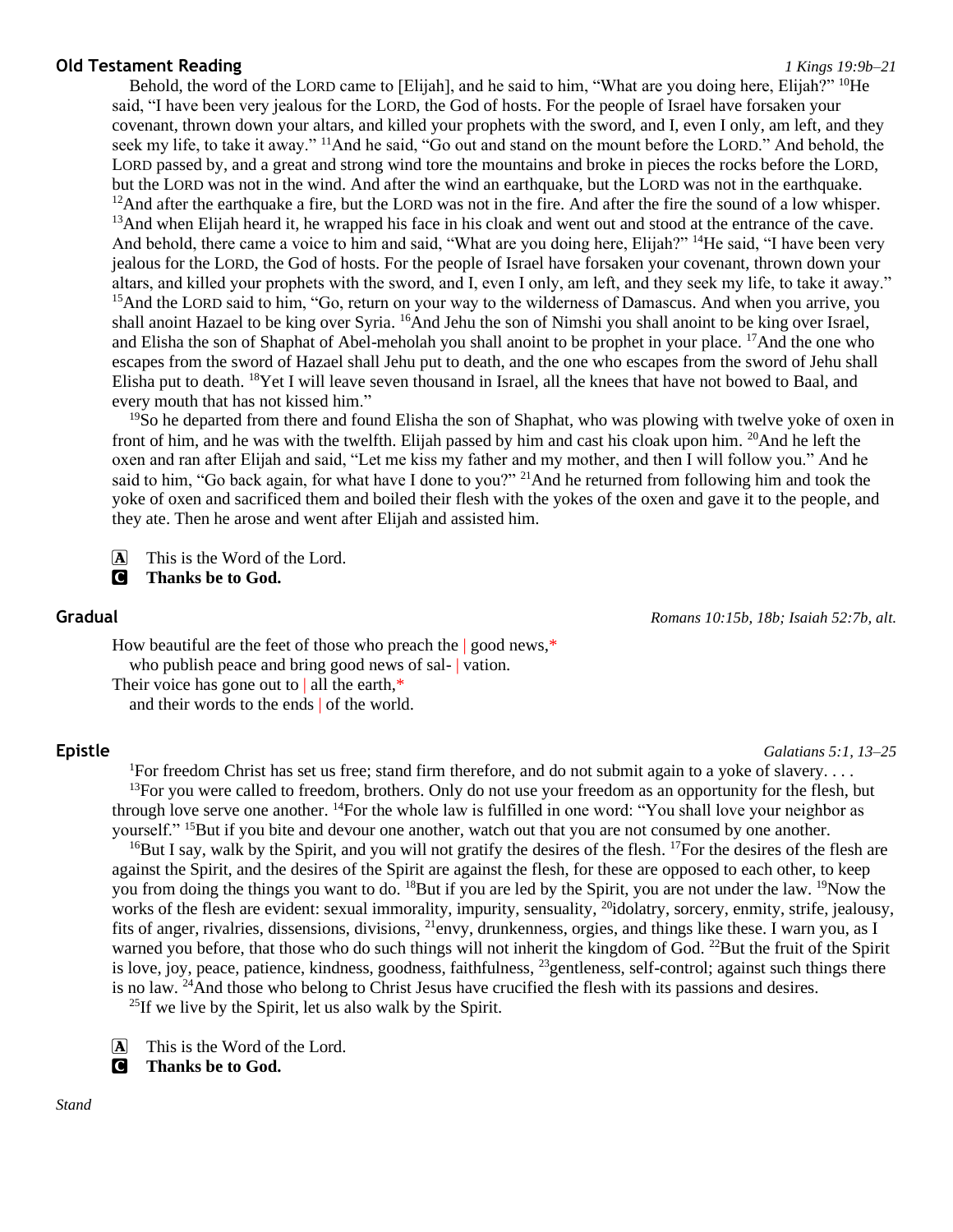**Alleluia** *LSB 190*



Alleluia. When the days drew near for him to be taken up, he set his face to go to Jerusalem. Alleluia.

ia.

Al-le - lu

ia.

# **Holy Gospel** *Luke 9:51–62*

Al-le - lu

P The Holy Gospel according to St. Luke, the ninth chapter.

Al-le - lu



ia.

<sup>51</sup>When the days drew near for [Jesus] to be taken up, he set his face to go to Jerusalem. <sup>52</sup>And he sent messengers ahead of him, who went and entered a village of the Samaritans, to make preparations for him. <sup>53</sup>But the people did not receive him, because his face was set toward Jerusalem. <sup>54</sup>And when his disciples James and John saw it, they said, "Lord, do you want us to tell fire to come down from heaven and consume them?" <sup>55</sup>But he turned and rebuked them. <sup>56</sup>And they went on to another village.

<sup>57</sup>As they were going along the road, someone said to him, "I will follow you wherever you go." <sup>58</sup>And Jesus said to him, "Foxes have holes, and birds of the air have nests, but the Son of Man has nowhere to lay his head." <sup>59</sup>To another he said, "Follow me." But he said, "Lord, let me first go and bury my father." <sup>60</sup>And Jesus said to him, "Leave the dead to bury their own dead. But as for you, go and proclaim the kingdom of God." <sup>61</sup>Yet another said, "I will follow you, Lord, but let me first say farewell to those at my home." <sup>62</sup>Jesus said to him, "No one who puts his hand to the plow and looks back is fit for the kingdom of God."

P This is the Gospel of the Lord.



# **Apostles' Creed**

C **I believe in God, the Father Almighty, maker of heaven and earth. And in Jesus Christ, His only Son, our Lord, who was conceived by the Holy Spirit, born of the virgin Mary, suffered under Pontius Pilate, was crucified, died and was buried. He descended into hell. The third day He rose again from the dead. He ascended into heaven and sits at the right hand of God the Father Almighty. From thence He will come to judge the living and the dead. I believe in the Holy Spirit, the holy Christian Church, the communion of saints, the forgiveness of sins, the resurrection of the body,** and the life  $\div$  everlasting. Amen.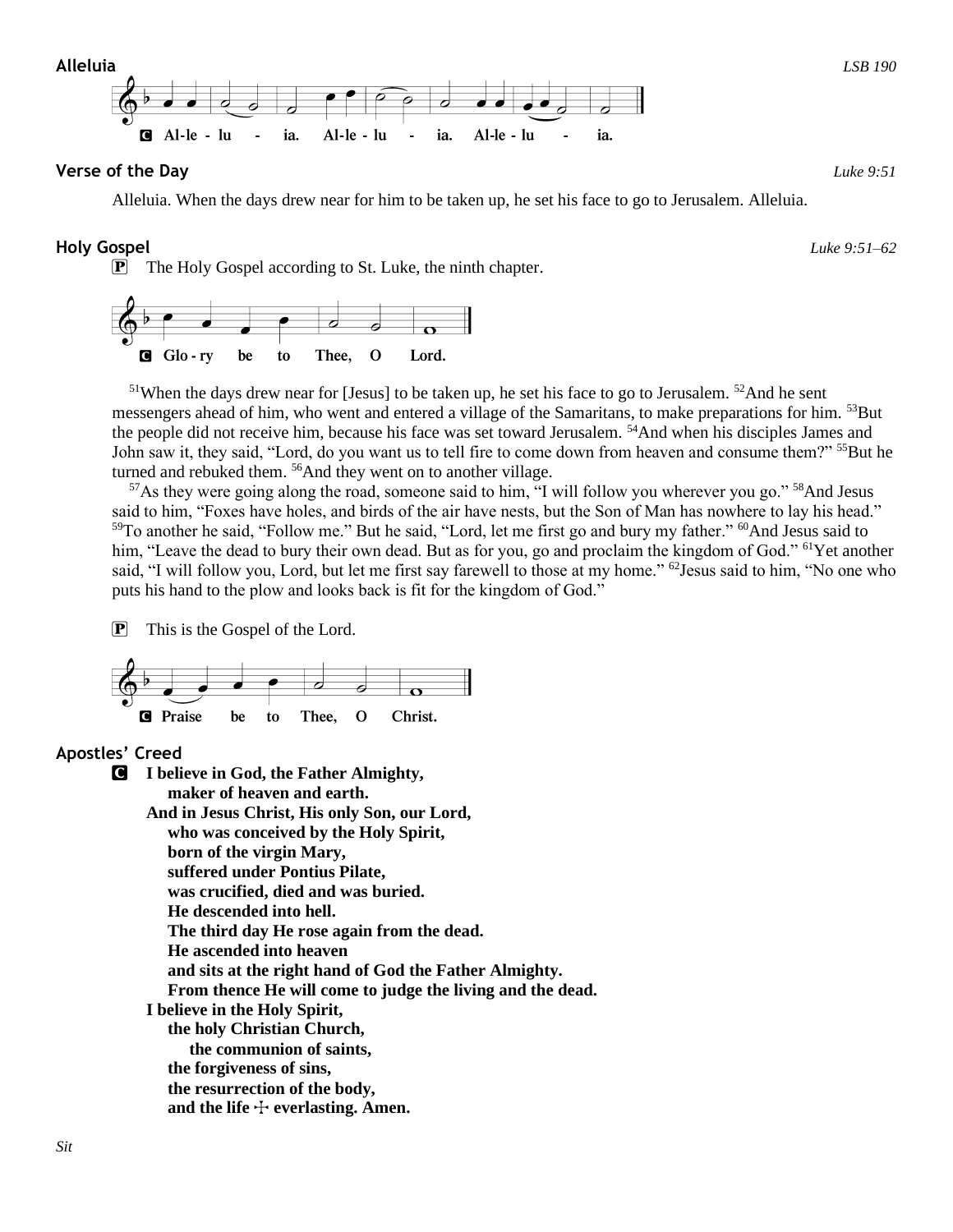**Hymn of the Day: 755 In the Very Midst of Life**



### **Sermon** based on Galatians 5:1, 13-25

*Stand*

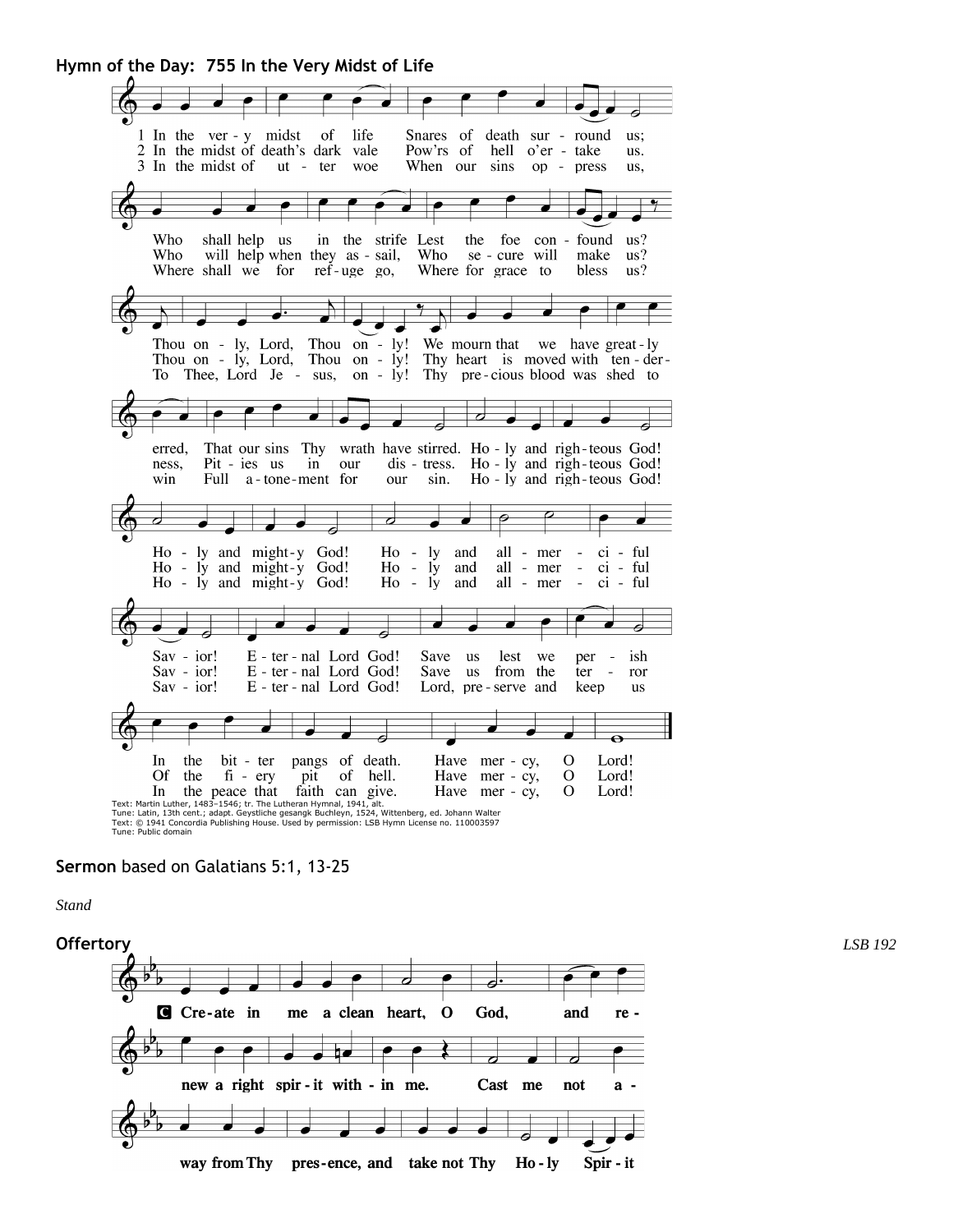

*Sit*

### **Offering**

*Stand*

# **Prayer of the Church**

In peace, let us pray to the Lord: **Lord, have mercy.**

For boldness in prayer, that the Church would have the zeal of Jesus Christ who set His face to go to Jerusalem and would not be deterred from the way of the cross, let us pray to the Lord: **Lord, have mercy.**

For all pastors and church workers, that their labor of proclaiming God's steadfast love, announcing freedom from the yoke of slavery to sin, and pointing all toward the cross of Christ may never be in vain, let us pray to the Lord: **Lord, have mercy.**

For Christian homes, that they would never become a stumbling block to the kingdom of God, but instead would serve as a place of growth in the fruit of the Spirit, let us pray to the Lord: **Lord, have mercy.**

For our president, governor, legislature and magistrates, that God would grant them insight and wisdom, direct them to punish evildoers, reward the righteous and strive for peace, let us pray to the Lord: **Lord, have mercy.**

For **Connie, Deloris, Richard, Ed, Erich, Michael, Mark, Becky, Steve, Kathy, Ben, Pam, Jody, Ron, the Van Oman family**, **Marylan,** those we name in our hearts, and all who have requested prayer, that God would be to them a refuge in times of trial, granting healing, strength and comfort, let us pray to the Lord: **Lord, have mercy.**

For any among us who celebrate gifts of life and family, on their birthdays, especially **Aquilla, Carol, Ed, Elizabeth and Robert,** and those celebrating their baptismal birthdays, especially, **Marge, Andrew, and Shirley**, that they exult with us in these blessings as tokens of forgiveness in Christ Jesus and foretastes of resurrection to everlasting life in the new creation, let us pray to the Lord: **Lord, have mercy.**

For another year of married life together for **Tyler and Hunter**. Open their hearts always to receive more of Your love that their love for each other may never grow weary but deepen and grow through every joy and sorrow shared, let us pray to the Lord: **Lord, have mercy.**

For strengthen and protection to those who serve in the armed forces of our country. especially **Kate and Eric**. Support them in times of war, and in times of peace keep them from all evil, giving them courage and loyalty. Grant that in all things they may serve with integrity and with honor. Lord, in Your mercy, **hear our prayer**

For the Church of Jesus Christ, that her eyes may always be fixed on Him and the way of His cross; that she would be spared from hindrance and distraction; and that her freedom in the Gospel would not become an excuse for sin and vice, but an opportunity for love and service, let us pray to the Lord: **Lord, have mercy.**

Into Your hands, O Lord, we commend all for whom we pray, trusting in Your mercy; through Jesus Christ, our Lord. **Amen.**

**Benedicamus** *LSB 202*

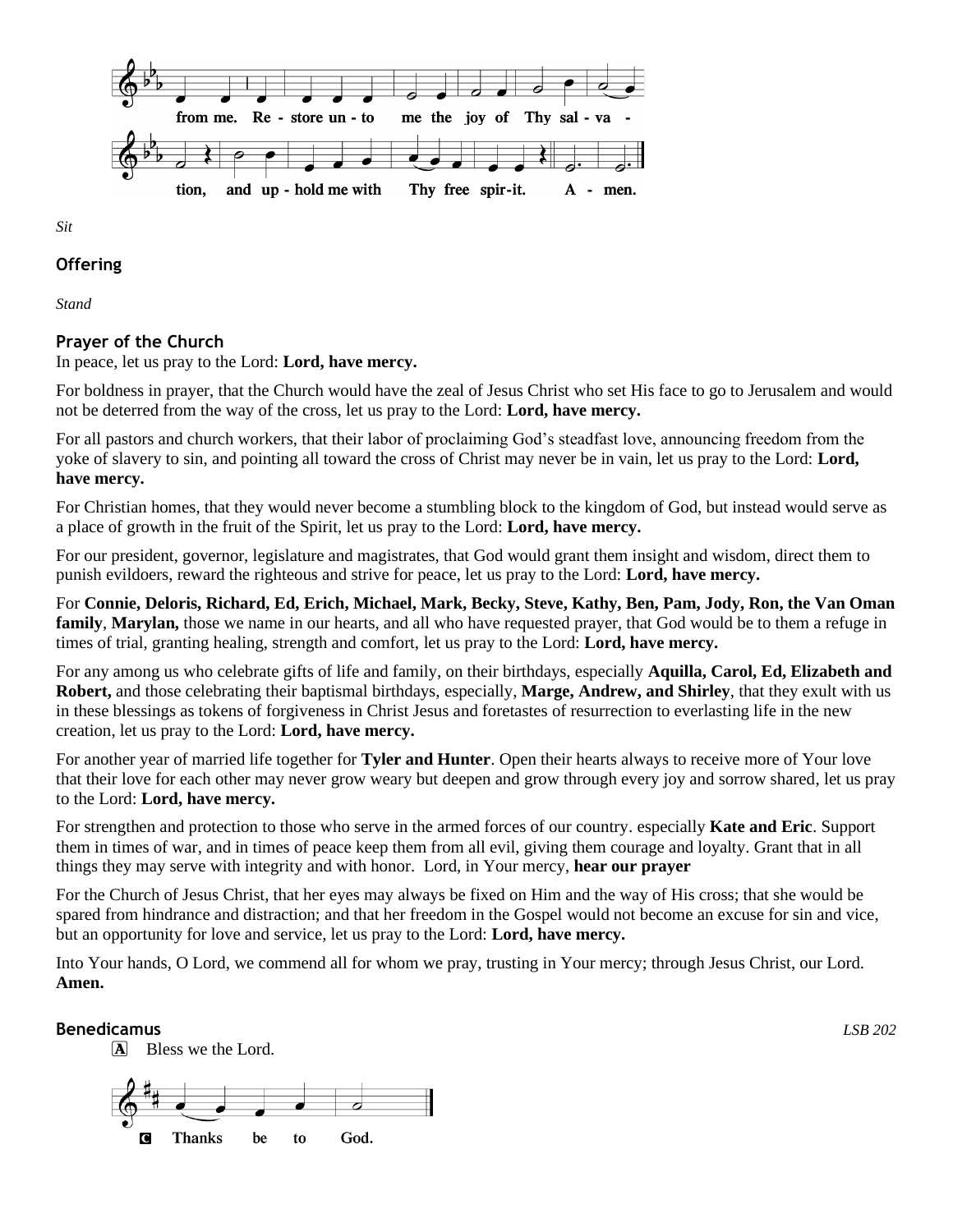### **Benediction** *LSB 202*

P The Lord bless you and keep you.

The Lord make His face shine upon you and be gracious unto you. The Lord lift up His countenance upon you and  $\pm$  give you peace.



 The Father's heart is open wide. Where could I help and strength secure If grace were not my anchor sure?

6 By grace! On this I'll rest when dying; In Jesus' promise I rejoice; For though I know my heart's condition, I also know my Savior's voice.

My heart is glad, all grief has flown

Since I am saved by grace alone.

Text: Christian Ludwig Scheidt, 1709–61; tr. The Lutheran Hymnal, 1941, alt. Tune: Cornelius Heinrich Dretzel, 1697–1775 Text and tune: Public domain

### **Acknowledgments**

Divine Service, Setting Three from Lutheran Service Book

Unless otherwise indicated, Scripture quotations are from the ESV® Bible (The Holy Bible, English Standard Version®), copyright © 2001 by Crossway, a publishing ministry of Good News Publishers. Used by permission. All rights reserved. Created by Lutheran Service Builder © 2022 Concordia Publishing House.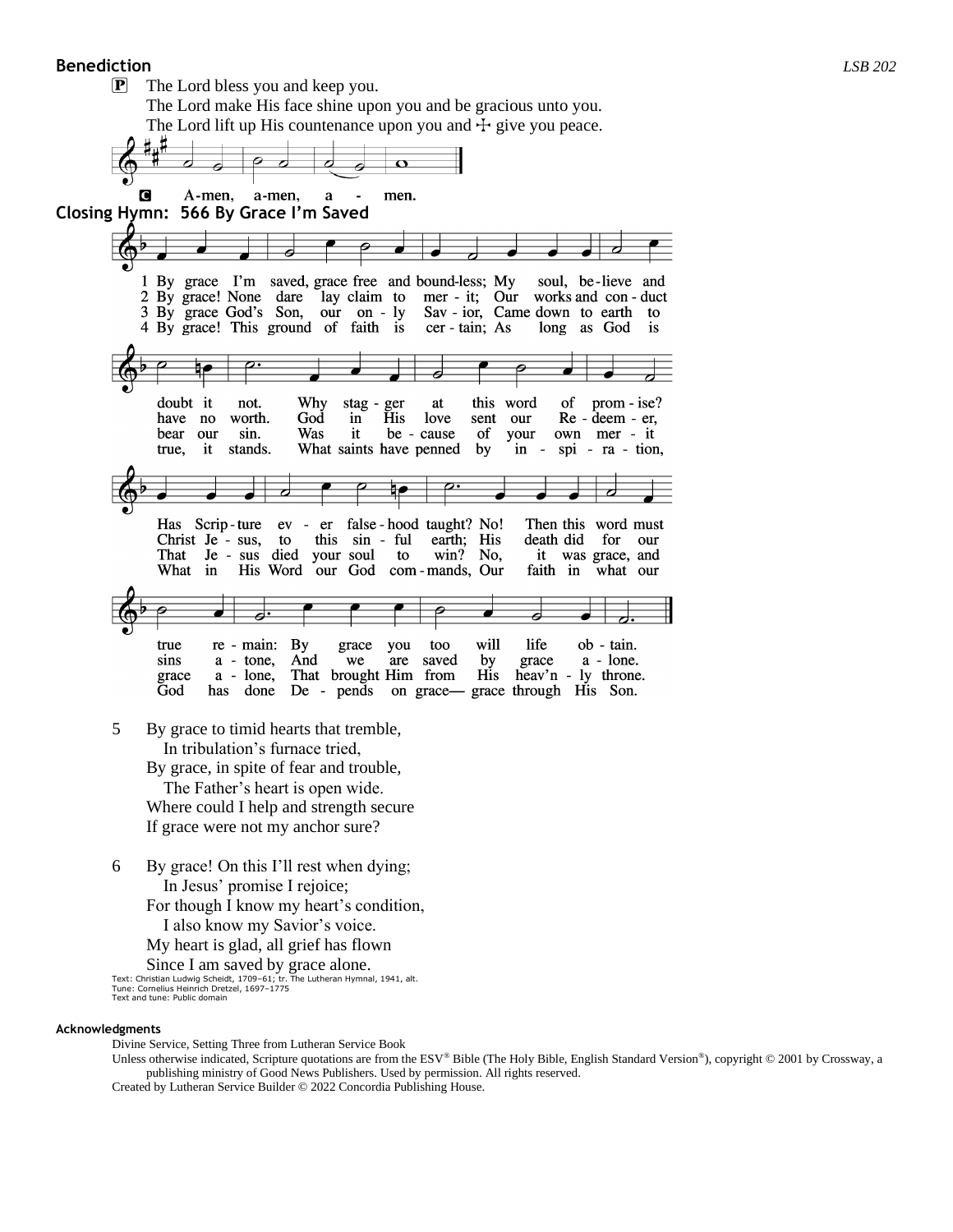# **PLEASE KEEP THESE PEOPLE IN YOUR PRAYERS THIS WEEK.**

We pray for shut-ins, including **Connie Juden Deloris Brown, Richard Schottey, and Ed Ostlund**. We pray for those suffering from disease: **Rev. Erich Kaelberer** of Cody WY**, Michael Drummond**; **Rev. Mark Grunst** of Billings**, Becky Schlund,** and **Rev. Steve Schlund.** We pray for 9 year old **Ben Aagaard** who has kidney cancer and **Pam Schaaf**, daughter of Phyllis Schaaf, who has ovarian cancer for the 5<sup>th</sup> time. We pray for **Kathy VanderMolen** from CLCD who had liver transplant surgery in Seattle and is recovering there. From the congregation of First Lutheran in Fort Benton, we pray for **Jody Decker, Ron Van Horn, the Van Oman family and Marylan Dallum** who fell in her home. We pray for those from our congregation who are deployed: **Kate Baumer and Eric Fletcher.**

**Wednesday work nights** – The Board of Directors has started a work night each Wednesday at 6 PM to mow the lawn, weed, water, and clean inside and outside of the church. Please come for as long as your schedule will allow.

**Camp dates are August 11-14, 2022** for Trinity Camp in Bigfork. Cost is \$20 per person per night. That includes food and lodging. Registration forms are in the church office. Please plan now to come and join us!

**Rummage Sale** – Thank you to everyone who helped with the rummage sale! Totals are still being tallied but we will let you know how much was made.

**Chair exercise** is back to the regular schedule this week: **Monday 9 AM; Wednesday 9:30 AM and Friday 10:00 AM.** Feel free to come and join us!!

**Pastor Reinke and his family** will be on vacation from **June 20 through July 6, 2022.** During this time, if you are in need of pastoral care, you may contact one of the elders or Rev. Jonathan Schultz from Trinity at 406-452-2121.

| Offerings May 2022                |           |
|-----------------------------------|-----------|
| Total Offerings & Interest Income | 10,318.85 |
| Expenses                          | 11,346.98 |
| Shortage                          | 1,028.13  |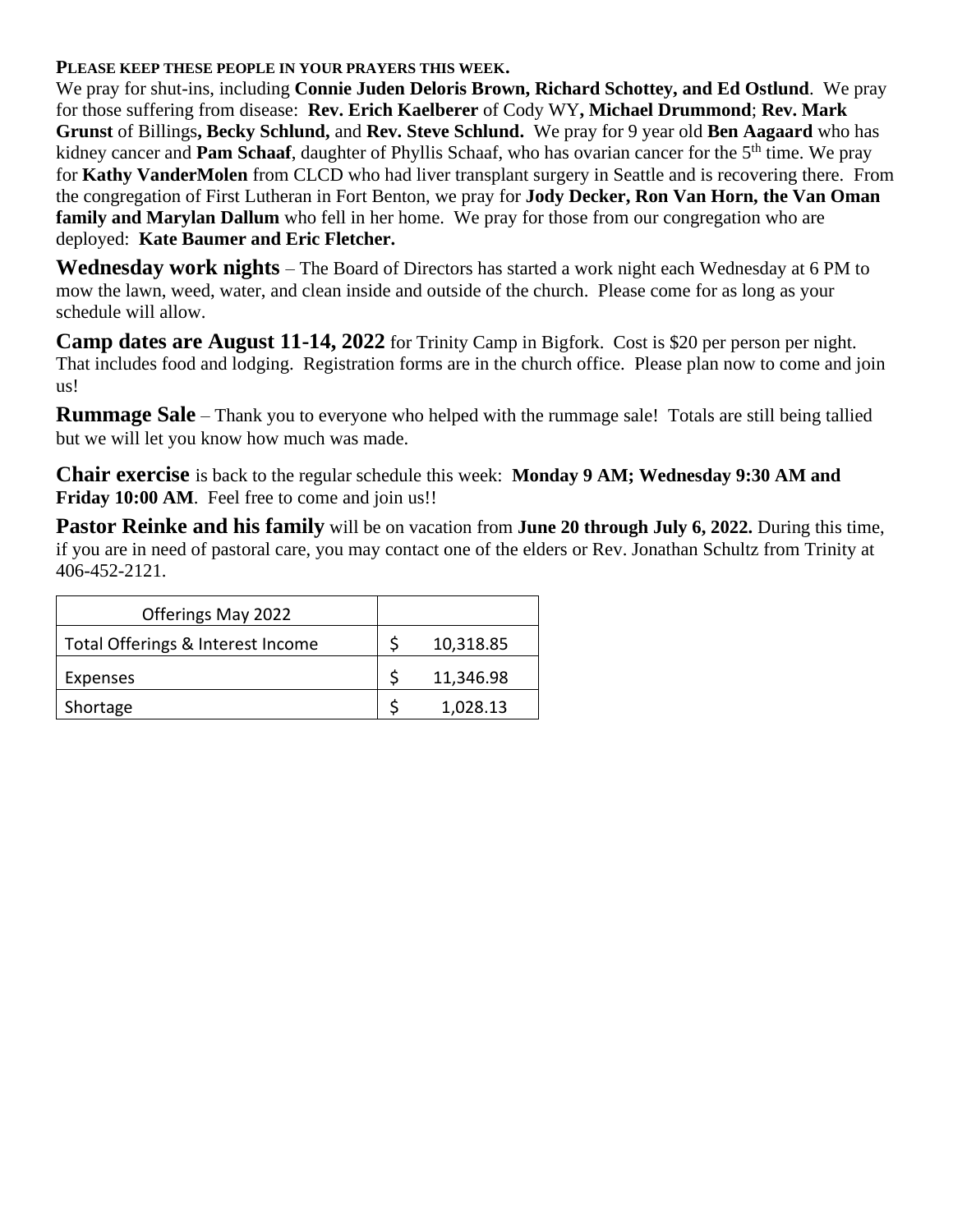**During the month of June, LWML will be collecting items to be given to the newly opened Family** Promise which is an organization that helps families obtain stable houses or avoid eviction from their current housing by assisting them with deposit payments, rent or past due rent, or if necessary, they will provide families emergency shelter at area hotels. **"**Promise Place Shelter is a duplex located on the north side where we will house up to two families at a time. We are leasing these units for now to determine if this "static site" shelter model is effective in transitioning homeless families towards stability." Here is their current wish list of items for the people living in the shelter.

- Sanitizing wipes
- Pillows
- Ramen
- Beanies
- Chef Boyardee (pull-top lid)
- Soup (pull-top lid)
- Laundry detergent pods
- Trash can liners
- Backpacks
- Mac & cheese microwave cups
- $8\frac{1}{2}$ " by 11" office paper
- $8\frac{1}{2}$ " by 11" manilla envelopes
- Saltine crackers
- Decaf coffee pods
- Light gloves
- Deodorant (men/women)
- Coffee pods

Please bring any or all of these items and we will be sure they get to Family Promise at the end of June. Thank you!